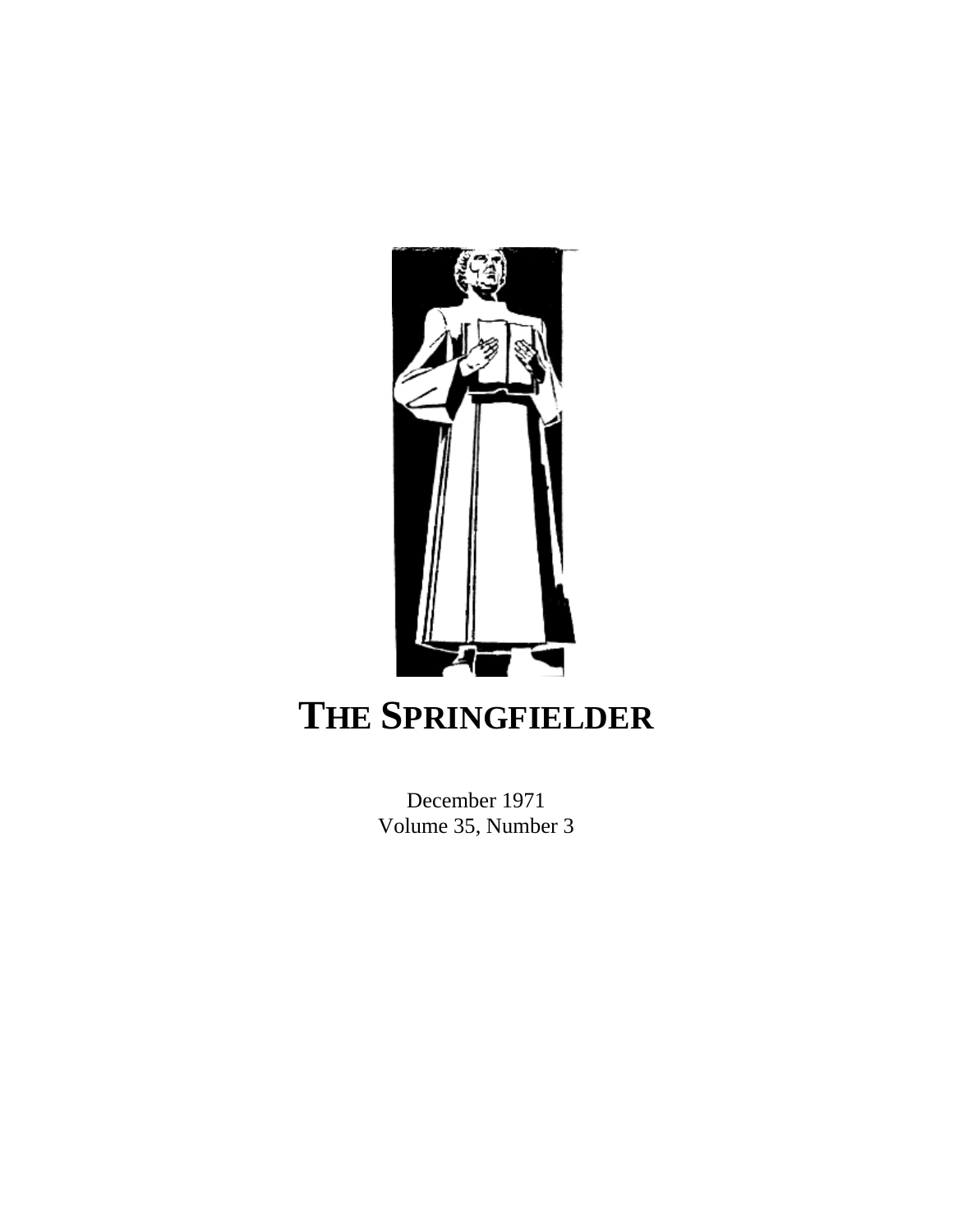## "Great Things for His Kingdom"

 $I. A. O.$  Precs President (1962-1969) President, The Lutheran Church-Missouri Synod (1969- $\mathcal{E}$ 

**THE INVITATION** to write for the special issue of The Springfielder published in connection with the 125th Anniversary of the founding of the Seminary brings great joy to my heart. I am sure that whether I say it now or at the end of the years which the Lord gives me in this world, I will have to say that my vears at Springfield were the happiest and most jovful of my entire life. Here my children grew to maturity. Here I spent eleven years among good friends, honorable colleagues, interesting students, doing a work for which I had always prepared myself.

On an occasion like this, of course, it gives one a chance to look back and reminisce. I always enjoved reading the accounts of the early history of the Seminary. I don't know of any institution in our church that has had a more interesting and varied history. The humor and the pathos, the love and the controversies, the people and the principles all play in together to make a fabric of varied colors and quality, which is beautiful, tender and strong.

I think with great affection of Doctor Baepler, who was instrumental in bringing me to the faculty; Doctor Beto, under whom I served with such joy and personal affection; Doctor Kramer; Doctor Spiegel; the many men of the old guard with whom I always felt such kinship, as well as the men who joined the faculty during my seven years as president. I regard all of them with affection and gratitude.

And then there were the students. They were always interesting, always different, but the basic ingredient that seemed to unite them all was their integrity, their devotion to their Lord and to His Church, their genuine affection for one another, and the open and frank way in which students and faculty dealt with one another. We sometimes had our differences, and occasionally the differences were quite pronounced; vet underlying it all was the sense of devotion to the common cause, namely, the preaching of the Gospel of our Lord Jesus Christ.

My family and I enjoved our associations in the City of Springfield more than perhaps any place we have ever lived. We felt accepted and loved. The relations between the Seminary and the community were a joy to all concerned.

As I look back over the years, I think of several things that were particularly significant. First, of course, there was the constant development of the faculty. There was also the steady growth of the student body. The achievement of accreditation was a matter of tremendous labor but also of tremendous joy. My own part in the establishment of Lincoln Land Community College and Sangamon